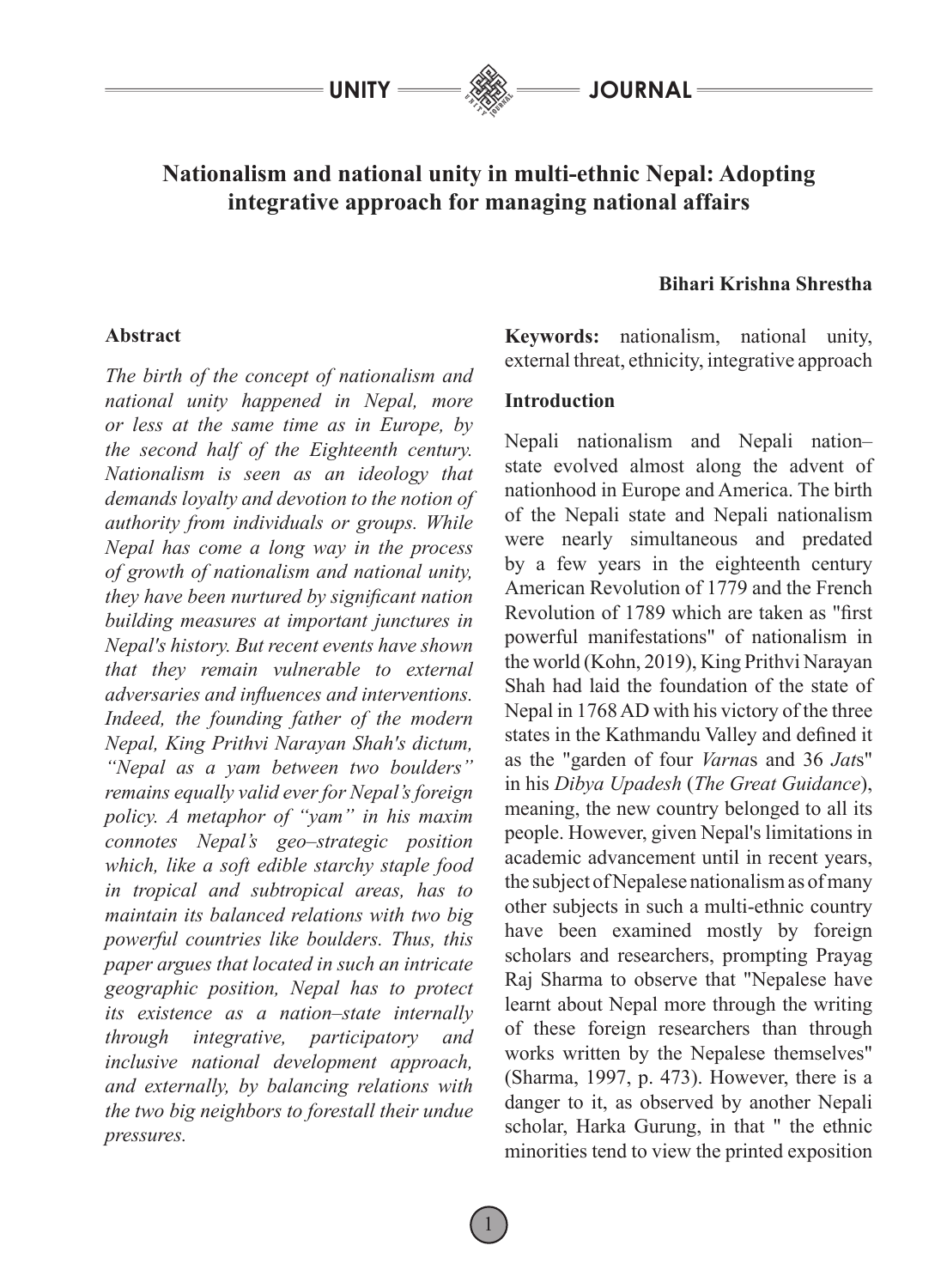of foreign researchers as more authentic" even as such studies could suffer from what he called a "nexus between the outside and marginal perspectives" although there could be "divergence in perception"depending on "whether they (the researchers) subscribe to dominant or marginal aspect viewpoints (sic)" (Gurung, 1997, p. 497). This weakness seems to manifest itself also in the discussion of nationalism in Nepal when Oxford professor, David Gellner criticized Prithvi Narayan Shah for his "indifference to the question of language" to which Sharma rebutted by observing that "this sounds somewhat like blaming Queen Elizabeth I for not allowing women to vote in her time in England" (Sharma, 1997, p. 480). Similarly, Frederick H. Gaige, a young man, restless and looking for adventure by his own admission, had made into Nepal in 1966---that is, six years after King Mahendra's takeover of the reins of government in 1960---and based on what clearly was a rushed study of "selected villages" in the five Terai districts stretching from Jhapa to Kailali assisted by a "Mithila Kshyatriya interpreter" within a few months between the "end of monsoon" and "before the hot weather set in" in 1967–68 examined King Mahendra's "leadership in formulating and implementing domestic policies" as "neither forceful nor progressive" (Gaige, 1975, p. 204). He was evidently oblivious of the larger picture of the nation at the time when many historic reforms propelled by the monarch.

Whereas much of Nepal's history until the breakdown of the Anglo-Nepal War in 1814 was characterized by conquests and expansions of the country, a century (1846– 1951) under the Rana regime in Nepal was marked by isolationism and authoritarianism. Subsequently, the thirty years of the Panchayat

# **UNITY JOURNAL**

system (1960–1990) was marked by attempts at cultural homogenization and restrictions to freedom of expression. However, following the restoration of liberal democracy and multi-party system, Prithvi Narayan Shah's dictum of "Nepal a yam between two boulders" has received an ever –increasing gravity and significance in Nepal's foreign policy. In such an escalating relevance of PN Shah's maxim, Nepal has been responding new initiatives from both India and China, boulders in the Founder King's metaphor. In such an intricate geo–strategic position, Nepal should be able to maintain fair and balanced relations with these two immediate neighbors in line with the Founder King's principle to protect its existence and sovereignty. These recent dynamics, thus, add new dimensions to the discourse of nationalism particularly when it comes to an ethnically diverse, poor and landlocked country like Nepal. This paper, therefore, briefly examines the nature and challenges of the new dynamics.

### **Conceptual overview**

It is observed that "throughout the history people have been attached to their native soil, to the traditions of their parents, and to established territorial authorities, it was not until the end of the eighteenth century that nationalism began to be a generally recognized sentiment molding public and private life and one of the great, if not the greatest, single determining factors of modern history" (Kohn, 2019). The American and French revolutions are taken for the "first powerful manifestations", and by the beginning of the 20th century, nationalism flowered in Asia and Africa too. (Kohn, 2019)

Published in 1983, a couple of prominent works, including Serious literature on the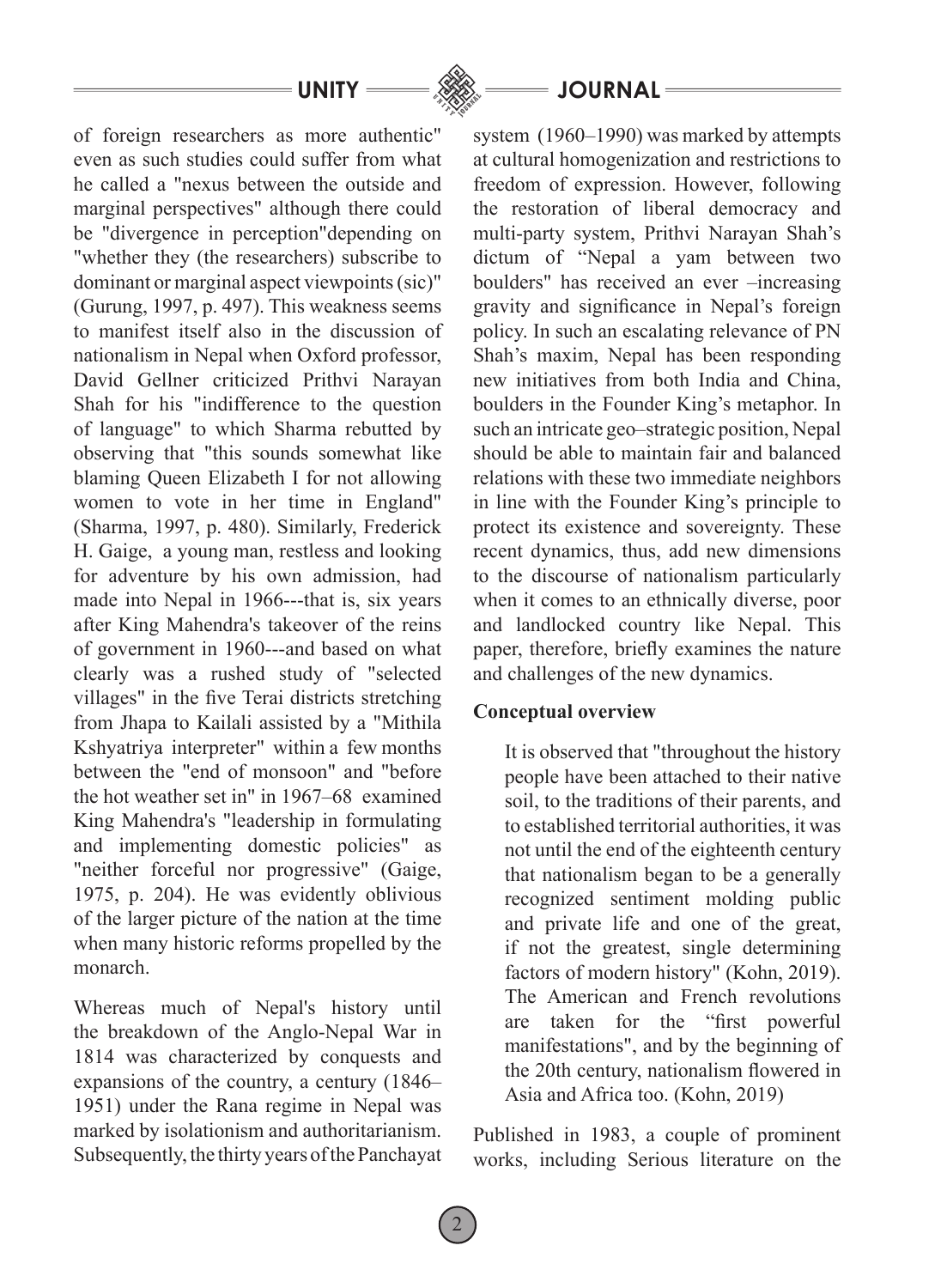



subject of nationalism: Ernest Gellner's *Nations and Nationalism* and Benedict Anderson's *Imagined Communities: Reflections on the Origin and Spread of Nationalism* explore issues of nationalism and nationhood.

Gellner, a British Czech philosopher, describes as "prolific and witty philosopher, anthropologist, sociologist and multilingual polymath", nations and nationalism are "products of modernity and have been created as means to political and economic ends" (Gellner, 1983). According to him, "It is nationalism which engenders nations." Gellner postulates that "nationalism is primarily a political principle that holds that the political and the national unit should be congruent". That is, the people in a state must share a common sense of nationalism and vice versa. From this perspective, "Nationalism appeared and became a sociological necessity only in the modern world (where) work becomes technical" necessitating" impersonal, context-free communication and a high degree of cultural standardization". Gellner's theory about nationalism has often been critiqued. One such criticism pertinent to this paper has it that "The suggestion that nationalism cannot tolerate ethnic, racial or religious differences is refuted by the existence of multi-ethnic, multi-racial and multi-religious nations" (Kakeyi, 2012).

Anderson defines nation as an imagined political community. People of a community have their fellow members outside somewhere their geographic locations. At the same time, those people who do not live in physical proximity share much of their lifestyles and worldviews with citizens of different nations and communities. In *Imagined Communities*, Anderson explicates:

In fact, all communities larger than primordial villages of face –to –face contact (and perhaps even there) are imagined communities are to be distinguished, not by their falsity/genuineness, but by the style in which are imagined. Javanese villages have always known that they are connected to the people they have never seen, but these ties were once imagined particularistically–as indefinitely stretchable nets of kinship and clientship. (2016, p. 6)

Anderson opposes the idea of nationalism as an awakening of people of a particular territory or nation in a literal sense of the term. Nor does he agree with the concept of nationalism as a strong feeling of nationhood of people living in a particular nation–state in a conventional fashion.

After the Second World War (1939–45), nations and citizens across the world started responding large corporate institutions, such as World Bank and International Monetary Fund for their saviors and missions to connect themselves to the world communities. Moreover, Europeans counties are connected with European Union, whereas the world citizens are connected through a process of modernity and globalization.

# **Nationalism in Nepal: Some historical antecedents**

In view of the international experience briefly discussed above, the growth of nationalism in Nepal constitutes a category by itself even as it also shares parallels with the experiences of the West. Firstly, in contrast to the countries in Europe in particular where, as per Gellner, nationalism evolved as a necessary condition of modernity, in Nepal, the birth of the state of Nepal and its nationalism had been more or less temporally co-terminus, and amidst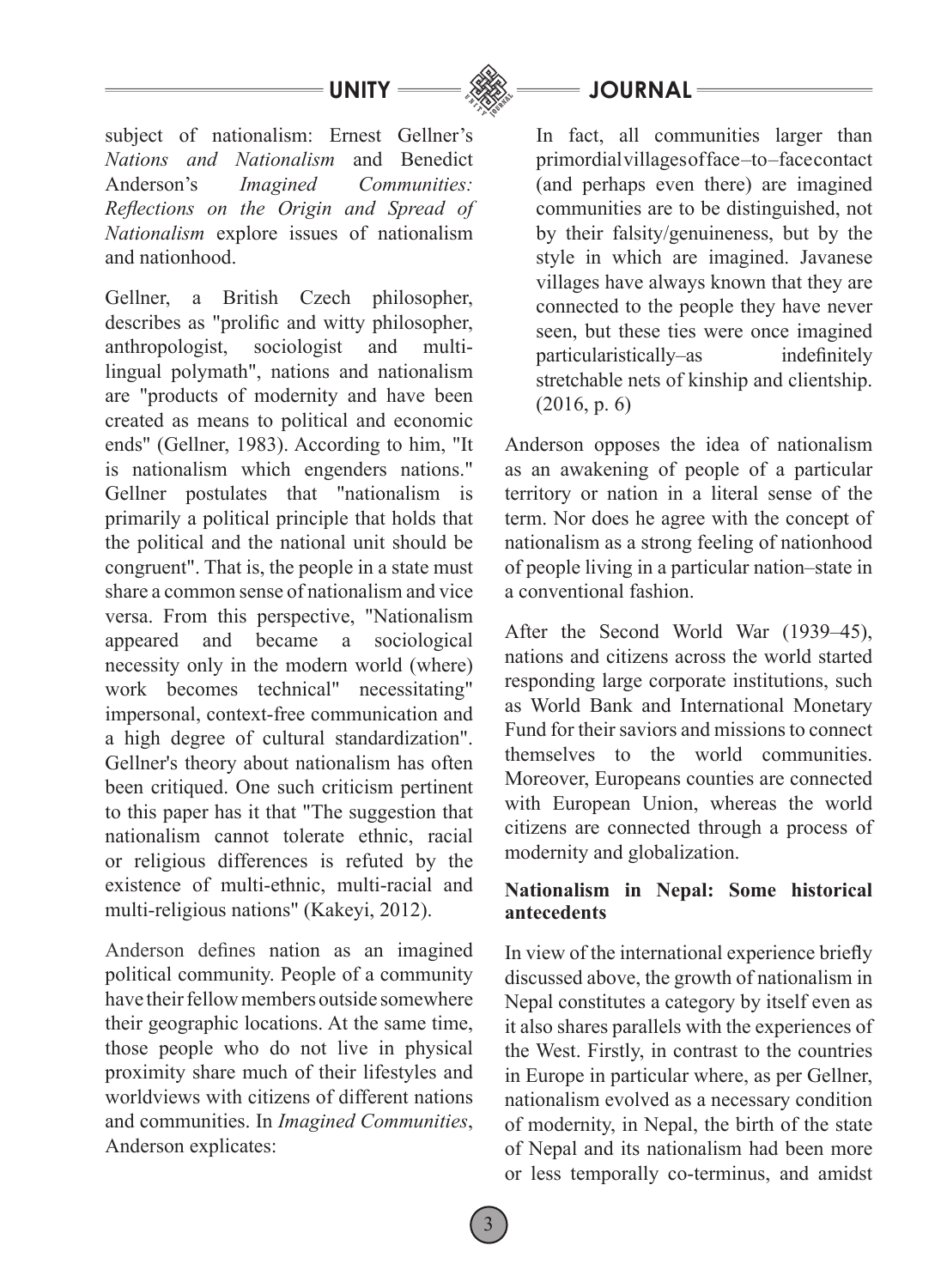highly traditional context. As mentioned earlier, the Nepali nation was put together by King Prithvi Narayan Shah in 1768 AD through his conquest of numerous principalities, and just a few years thereafter he had gone on toenunciate the making of the Nepali nationhood in his *Dibya Upadesh* (The Great Guidance) in which he envisioned the nation state as "the garden of four *Varna* and thirty six *Jat*". This definition not only demanded unquestioned loyalty of all its countrymen; it was also to be the place for prosperity for all of them, irrespective of their caste status. While King PN Shah has since been immortalized as the *Founding Father of the Nation*, he had also fired the imagination of his successors who continued to carry on his campaign of conquest and expansion for nearly another half a century until Nepal'sdefeat in the Anglo-Nepal War of 1814-16. Even thereafter, its military ambition towards the north into Tibet sustained and eventually resulted in the acquisition of exclusive trading rights in Tibet among others.

Although Nepal's unification as a nation and its rise as military power in the lap of the Himalayas were attained in a span of less than half a century, it had also been transformed into a nation state that formally demanded Kohn's quote of "loyalty and devotion" to the state, implicit in PN Shah's *Divya Upadesh*It is interesting to note that long before Gellner' and Anderson's seminal work on nationalism were written (in 1983) the sixth chapter of one of the earliest Nepaliauthored history books on Nepal, *Nepalko Aitihaasik Rooprekha* (The historical shape and contours of Nepal), first published in 1951,was titled *Rastriyatako Bikas* or Growth of Nationalism, and dealt with the rise of Shah dynasty and the establishment

# **UNITY JOURNAL**

of Nepal as a nation state, and its sustained expansion by PN Shah's successors, Queen Rajendra Luxmi Devi from 1777 to 1786 and her brother-in-law Bahadur Shah (1786 to 1795), both working as regents to the then infant king, Rana Bahadur Shah (Sharma, 1951, pp. 198-321).

In some ways, Nepal's nationalism has some parallels to that of the West in terms of its external threats and people's realization of the power of unity to face any kind of intimidation. For instance, Prithvi Narayan Shah's characterization of Nepal as the "yam between two boulders" in his *Divya Upadesh*, just signifies this threat potentially posed by China on one side and the then British India on the other. The dictum was prophetic. Not too long thereafter, Nepal did fight vicious wars with China in 1792 and with British India in 1814 that only consolidated the perception of continuing threat from either side. Ever since India became independent in 1947, the threat perception turns into a reality in forms of several blockades and recurring interventions in the internal –domestic affairs. In fact, it was to insulate this "yam" i.e. Nepal from possible mortal pressure from India that King Mahendra took over the reins of government from elected BP Koirala government in 1960--to the widespread criticism of the move internationally--and as his very first act as country's head of government, went on to China to get that country's help to get a road built to the northern neighbor too, by opening up what was seen in India as Fortress Himalayas in the north. While that did not deter India from creating problems for Nepal particularly in trade and transit to the world beyond, the road precluded the loss of Nepal's sovereignty as happened to Nepal's next door neighbor, Sikkim, that was annexed to India in 1975,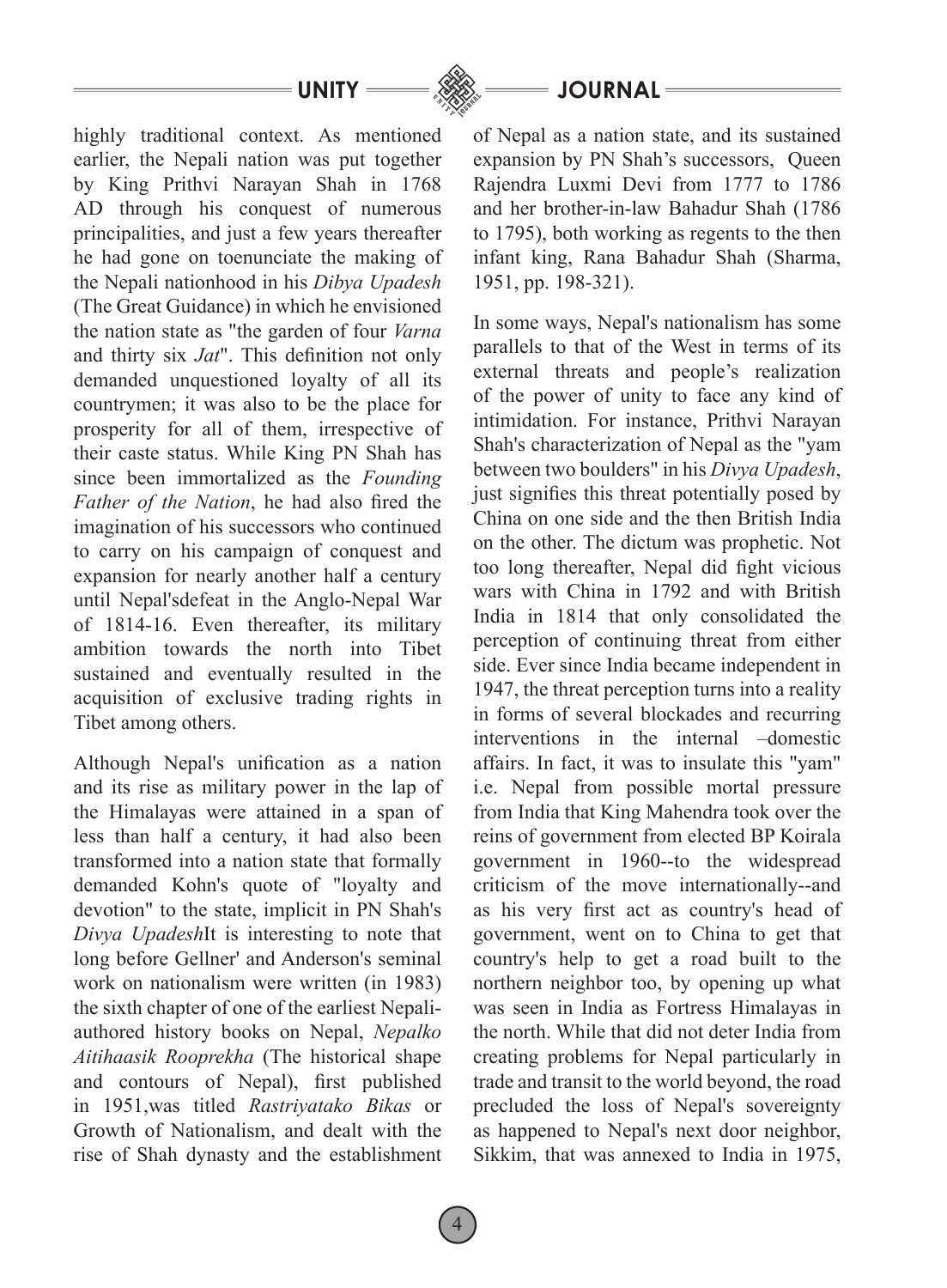

**UNITY JOURNAL**

Much of how India continued to interfere in Nepal's internal affairs till the recent times has been well described in the seminal work, *magnum opus*, by Nepal's eminent journalist, Sudheer Sharma, in his recent publication fittingly called "The Nepal Nexus (Sharma, 2019). Lately, Nepal has managed to work with China to open up alternative access to third countries for international trade through Chinese ports, thus, ending Nepal's exclusive dependence on India for the purpose. All these developments only show that on-going external threat perception remains a potent force in the making and managing of the Nepal's nationhood

# **External players in recent dynamics in nationalism and national unity**

# **1. Nepal's ethnic diversity**

While Nepal remains a highly diverse country ethnically, it is this attribute that has been at the centre of recent dynamics regarding Nepal's sense of shared nationalism and national unity. Nepal's cultural landscape is comprised of some 100 plus ethnic and caste groups living mostly in mixed multiethnic settlements. According to the 2011 census, the total population numbered 26,494,505 which is comprised of 125 castes/ethnic groups of which only two (caste) groups have double digit population namely, Chhetri (16.6%) and Hill Brahman (12.2%). Of the ethnic (tribal) groups, the most populous are traditionally-hill-dweling Magars (7.1%) followed by Tarai-dwelling Tharu (6.6%), hill dwelling Tamang (5.8%), Kanthmandu valley dwelling Newar (5%) and so on. While, according to the government sources, there are 59 different ethnic groups, now officially designated as *Janajati* groups in the country, another study in 2010 reported the existence of more than 80 *janajati* groups (Onta, 2011). Besides, as mentioned above, almost all of these caste/ethnic groups live in ethnically mixed settlements, creating over the centuries multiple institutions of cooperation and coexistence, including a shared pantheon that comprised of more than the known Hindu or Buddhist deities. Almost all village communities, while characterized by mutual inequities and cultural differences, lived in harmony that was essential for eking out existence in their harsh environments. For instance, the western terai district of Kailali has 43.3 percent ethnic Tharus who live alongside Hindu caste groups of Chhetri (17.42%), Brahmin (10.73%) and Thakuri (2.93%), Tibeto-Burman Magar (3.88%), and the dalit castes of Kami (6.81%) and Damai (2.10%) plus "others" (12.41%) (Kailali DDC, 2009). Similarly, the central hill district of Dhading has 69 different caste ethnic groups in its total population of 173,000 (2001), of whom the numerically dominant ones are the Tibeto – Burman –Tamang (73,000), Newar (32,000), Magar (29,000), Gurung (26,000), Chepang (11,000), and Kumal (4,000) and the Indo-Aryan caste groups of Brahmin (57,000), Chhetri (53,000), and the dalit caste groups of Kami (11,000), Sarki (14,000), and Damai (8,000) (Dhading DDC, 2002).

Of the total population of 13,318,705 (2011) in the 20 districts comprising the Terai belt, people of hill origin, generically referred to as *pahari* or *pahadi* represented 39.86%, Madhesi caste groups 38.71%, Tharus and other Taraitribals 12.64 and Muslims 8.32%. While the *pahari* population of the Terai represented the kaleidoscope of 59 caste and ethnic categories from the hills, the Madhesi population comprised of 49 high, middle and low caste groups, the latter two categories constituting the vast majority of the Madhesi population. Thus, both the hill and Terai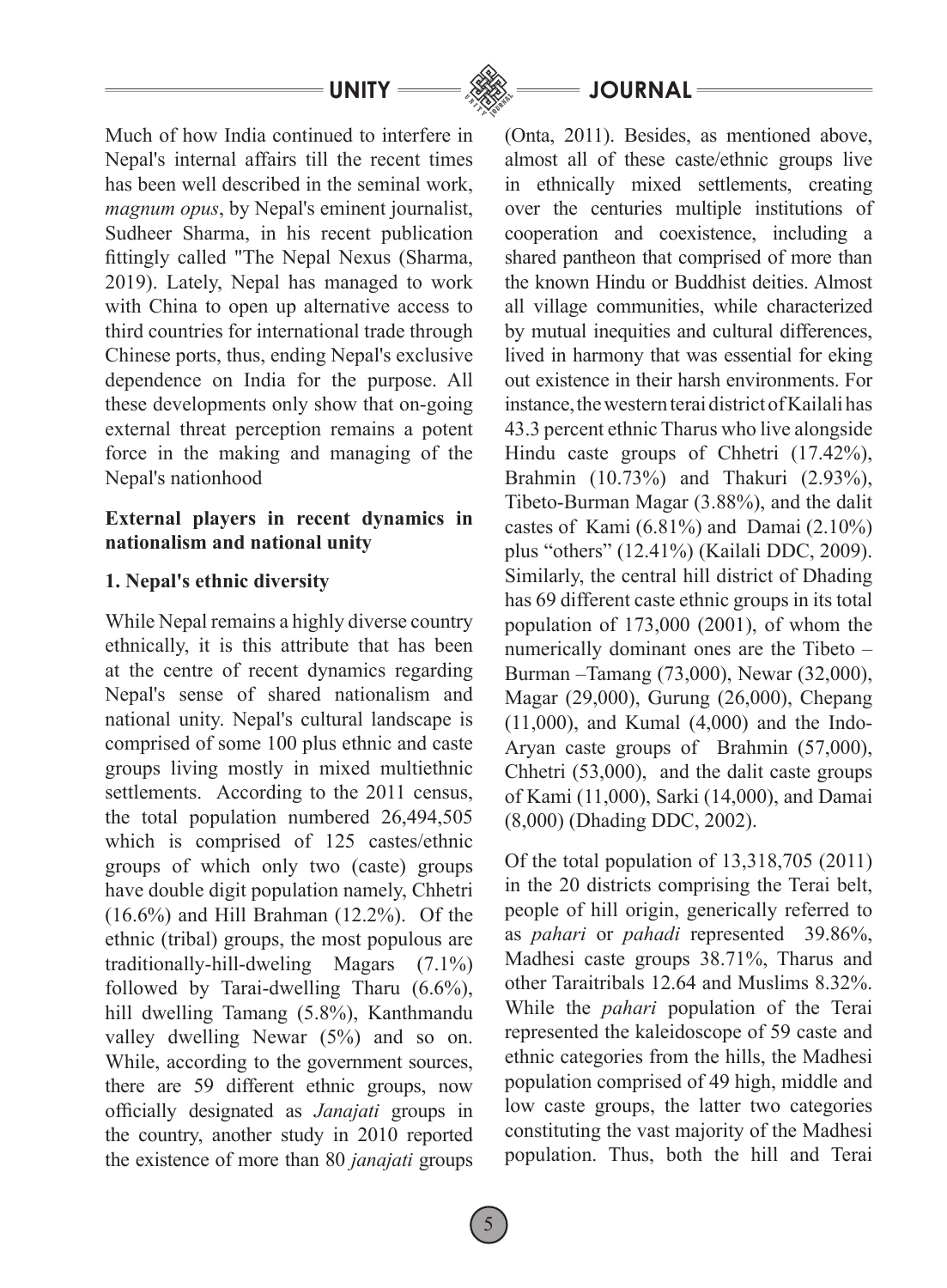

regions of Nepal represented a very vast ethnic diversity, most settlements consisting of a large plurality of the caste and ethnic groups.

# **2. Primacy of external players in fomenting divisive dynamics**

But the yam between two boulders remains a volatile entity. While there has been some organizations along ethnic lines during the early 50s and the restrictive Panchayat period (1960-90), they were either just welfareoriented ethnic organization like *Gurung Kalyan Sangh* and *Tharu Kalyankari Sabha* of 1956 or the post-referendum (1937) *Magurali* informal coalition (Gurung, 1997, p. 526), conceived for some political leverage. It was only after the restoration of the libertarian democracy and multi-party system in 1990 that an ethnicity-based movement got under way in real earnest**.** The umbrella organization of ethnic groups in Nepal, the Nepal Federation of Indigenous Nationalities (NEFIN), composed of 59 distinct ethnic groups, recognized by the government, was first established in 1991 as Nepal Federation of Nationalities, (NEFEN) representing 21 groups at the time, generically referred to as *Janajati* or "people castes". However, after the United Nations General Assembly announced *The International Decade of the World's Indigenous People* (1995- 2004) in December 1993, the then NEFEN too organized a conference in 1994 and renamed themselves The Nepal Federation of Indigenous Nationalities (NEFIN). Probably to be eligible for UN largesse, they defined the term, "indigenousness" as being "in opposition to Hindus". Other labored criteria included: possessing their own original lingual and cultural tradition, faith based on ancient animism, not Hinduism,

ancestors being the first settlers in the state but now displaced from their own land for the last 4 (sic) centuries and "whose society was traditionally erected on the principle of egalitarianism - rather than the hierarchy of the Indo-Aryan caste system" and so on. But since the leadership of the new movement included social scientists too, they knew that these criteria were contrived more to qualify for the UN's "indigenous people" badge and its funding, as well as to gain some political clout in the libertarian atmosphere where political parties vied for support by fair means or foul.

Then there were bilateral donor agencies whose largely Western officials came mostly with colonialism-generated experience of segregation and conflict based on color and religious differences in their own societies. They sorely lacked any serious acquaintance with the distinctive sociology of Nepalese life and therefore, found it easy to identify with the contrived "indigenousness" and claim of discrimination of the *Janajati* ensemble and opened up their purse strings liberallyto NEFIN to apply their newfound leverage as political players of note too. They mainly hounded the *Bahuns* (Brahmin) who were branded as immigrants from India and, given thelatter'srelative prosperity as a caste group, were also termed as the main exploiters responsible for keeping the *Janajatis*  impoverished and powerless. There were academic voices that said that the ground reality completely differed from NEFIN claim but that did not make any difference to their stance (e.g. Dahal, DR, 1995; Sharma, PR, 1997: 489; Shrestha, BK, 2012) for a long time. A British scholar even had gone to the extent of expressing his frustration thus: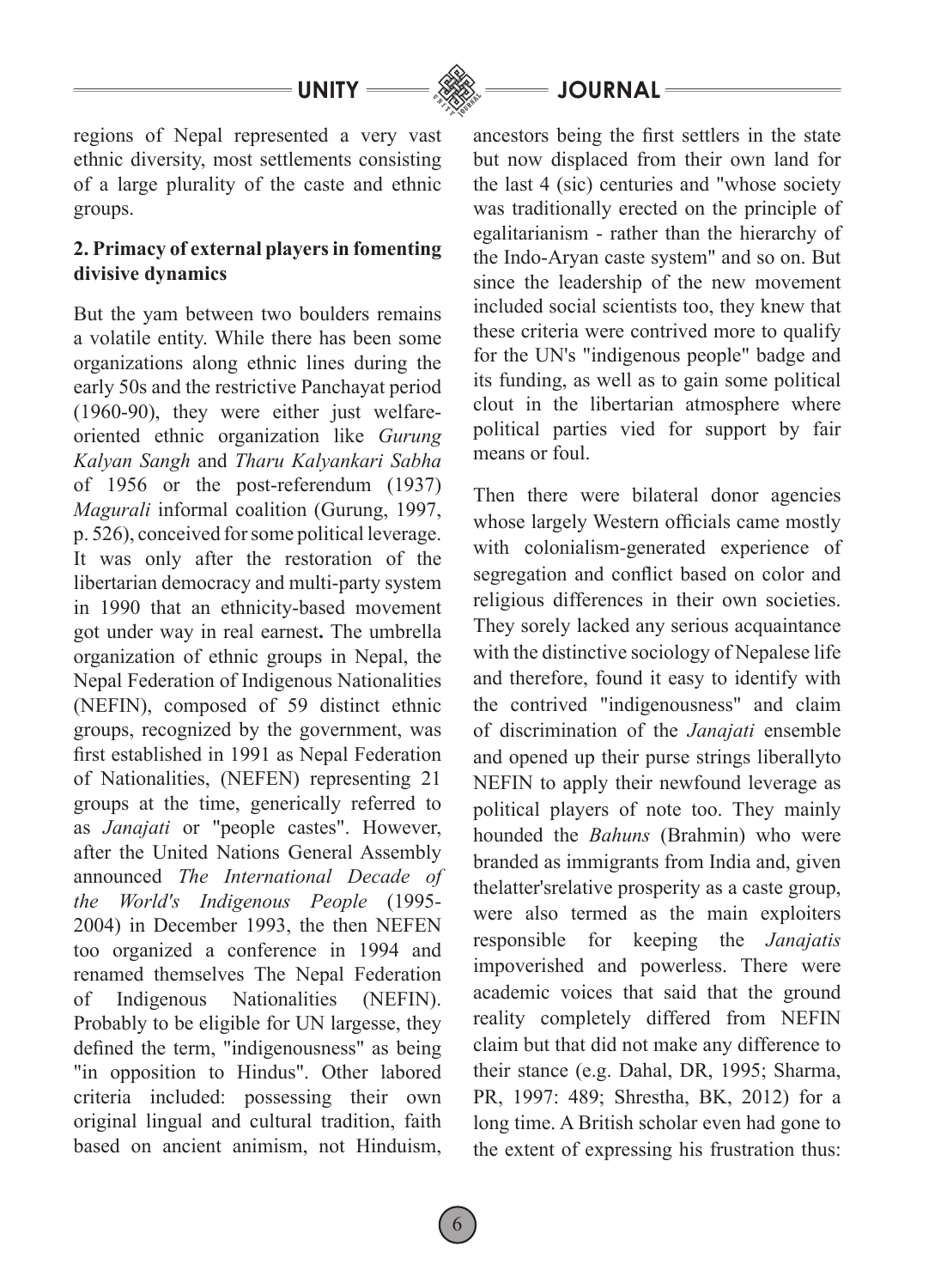

**UNITY JOURNAL**

"there is a bitter irony in the fact that just when a scholarly and anthropological consensus is emerging that a Hindu-tribe dichotomy was hopelessly flawed as a tool for understanding Nepalese society, Nepalese intellectuals themselves should begin to take it up with a vengeance" (Gellner, 1997, p. 22).

Then came the Maoists, mostly based in India (Sharma, 2019). While their earlier avatar as a political party had only nine members in the newly elected parliament in 1991, they took violence for a fast track to resort to power. They too found it convenient to support and use the NEFIN demand for federalization of Nepal based on ethnicity and find favor with the *Janajati* organizations across the country. In the First Constituent Assembly of 2008, there were many members who sounded and behaved as die hard NEFIN representatives and tried to force the creation of ethnicity-based federal provinces in the new constitution, such suggested provinces variously numbering 14, 12 or 11 at different times at the whim of mainly the Maoist and "*Janajati*" members. However, by the time the second constituent assembly (2013) was ready to pronounce a new constitution, the donor funding sources--that had come under severe criticism in the country--had dried up and consequently, these "ethnic rebels" too had gone out of steam with the major diehards quietly relinquishing NEFIN leadership. While the new Constitution of Nepal 2072 (2015) federated the entire country into seven provinces, they are not based on ethnicity, except Province 2 in the Terai which is the product of another "ethnic strife" based on the purported differences of the "Madhesi" people.

### **3. The Madhes turmoil**

Until the fifties of the last century, the Terai plains remained isolated from the rest of Nepal because of the malarial forest belt. Inhabited by indigenous ethnic groups, such as Tharus and Majhis, the *Madhes* is isolated between lower hills to the North and the Terai to the South was also populated with indigenous people from India during the time of the Gorkha conquests This Madhesi community comprises mainly the Maithili speaking community in the eastern Tarai, Bhojpuri in the mid-Terai and Awadhi in the western and is the spillovers into Nepal of the vast population of similar linguistic background across India. As observed by Claire Burkert regarding the Maithili culture, who worked among these people:

The culture of Maithil people extends from Nepal's eastern Tarai into Bihar in India, and the region has unofficially retained the name of Mithila. During the age of the Videhan kings, Mithila was a kingdom and Janakpur (now in Nepal) its capital. (Burkert, 1997, p. 241)

This intercourse between the hills and the Terai people, despite the control of malaria and development of road and other communication network remains woefully limited, creating its own problems of perception in the process. This problem is most eloquently explained recently by a Terai intellectual and activist, Rajesh Ahiraj, who, speaking to online new portal, *Desh Sanchar*  in February 2018 (Falgun 29, 3075) said that 90 percent of the Madhesis die without reaching the Himalayas and more than that proportion of the hill people die without ever visiting the Janaki Temple in Janakpur. As a result, the Madhesi do not know sufferings of women in Humla and Jumla where they have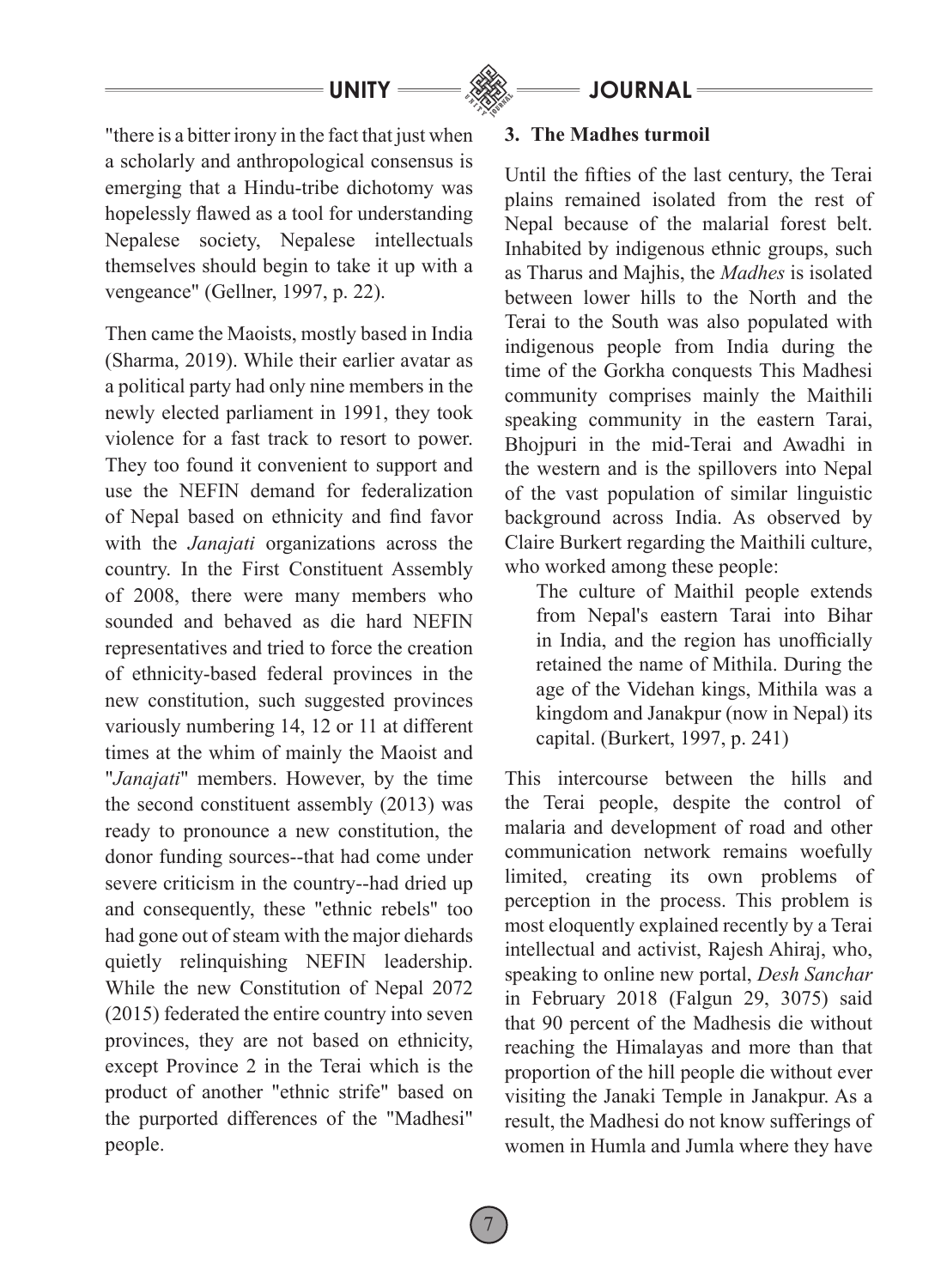

to spend some three hours just for fetching a pitcher of water every day and that people sometime die for want of even one single table of *citamol*. He maintained that except for a handful of people on either side, there is absolutely no acquaintance between the people of the hills and the Madhes. Therefore, along with the geographical unification, there is also a compelling need for promoting emotional bond between the two people. Eventually, only the interests of the individual leaders of Madhes have been taken care of, and the overall agenda of Madhes integration remains undone. The people of the hills have to know that the *dhoti* wearing people too are Nepali as well (Ahiraj, 2018)

While much remains to be accomplished in the Madhesi-hill integration in Nepal, it has turned out a seriously sensitive political problem, often punctuated by calls for the Terai secession. Like the *Janajati* turmoil in the hills, the Terai remains a paradox. In the sixties on the last century, the aforementioned American researcher, Frederick H. Gaige, based on socio-economic study of the region, had written:

The process of acculturation did not extend to the people of the Tarai, partly because of the country's geography. The Tarai people were isolated from the hill people by the dense and malarial forest that separated the two regions of the country. (Gaige, 1975, p. 96)

He had gone on to add that "Despite resentment with Nepal government's economic policies in the rural areas of the Terai and resentment against the government's efforts at Penalization in the urban centers, the Terai is not a sea of discontent, ready to drown the government in the high tide of revolution" (Gaige, 1975, p. 193). However, while writing an Introduction to the reprint of Gaige's work in 2009, Arjun Guneratne (2009: xvi) observed, "Thirty years later, the situation is different, and the new republic faces the most difficult challenges in the Terai".

The challenge has been summed up by Sudheer Sharma recently in his aforementioned work, *The Nepal Nexus* where he observed that "For years, the region had been seething with concealed anger over the tendency of Kathmandu to lump together the natives and Indian immigrants and treat them with disrespect and discrimination." While they also resented "the growing migration of the people from the hills" the Madhesi community "had been unhappy over difficulties in getting Nepali citizenship, prohibition on the official use of local languages, minimal representation in organs of the state and so on (Sharma, 2019, pp. 276-77)

Despite the passions raised in regard to the Madhesi cause, the problem is much more enigmatic in content. For one thing, compared to the days of Fred Gaige, the Madhesi people, who speak Nepali, are much more engaged in the rest of the country. While there has been more arrival of Indian immigrants, so has the influx from the hill region too. According to 2011 census, the Terai represents 50.3 percent of country's population, a significant increase from 36.4 percent in 1961 and 48.4 percent in 1991. However, of the total population in 20 Terai districts (2011), the people of hill represent 39.86 %, whereas the corresponding proportion for the Madhesis is 38.71% (19.5% in the country's population) and the rest comprise of Tharus represent 12.64%, Muslim 8.32% and others 0.48%. Besides, as reported Chandra Kishore, a widely respected journalist from the Terai, in 2012, the *roti-beti* based "south-oriented outlook' was undergoing change. The new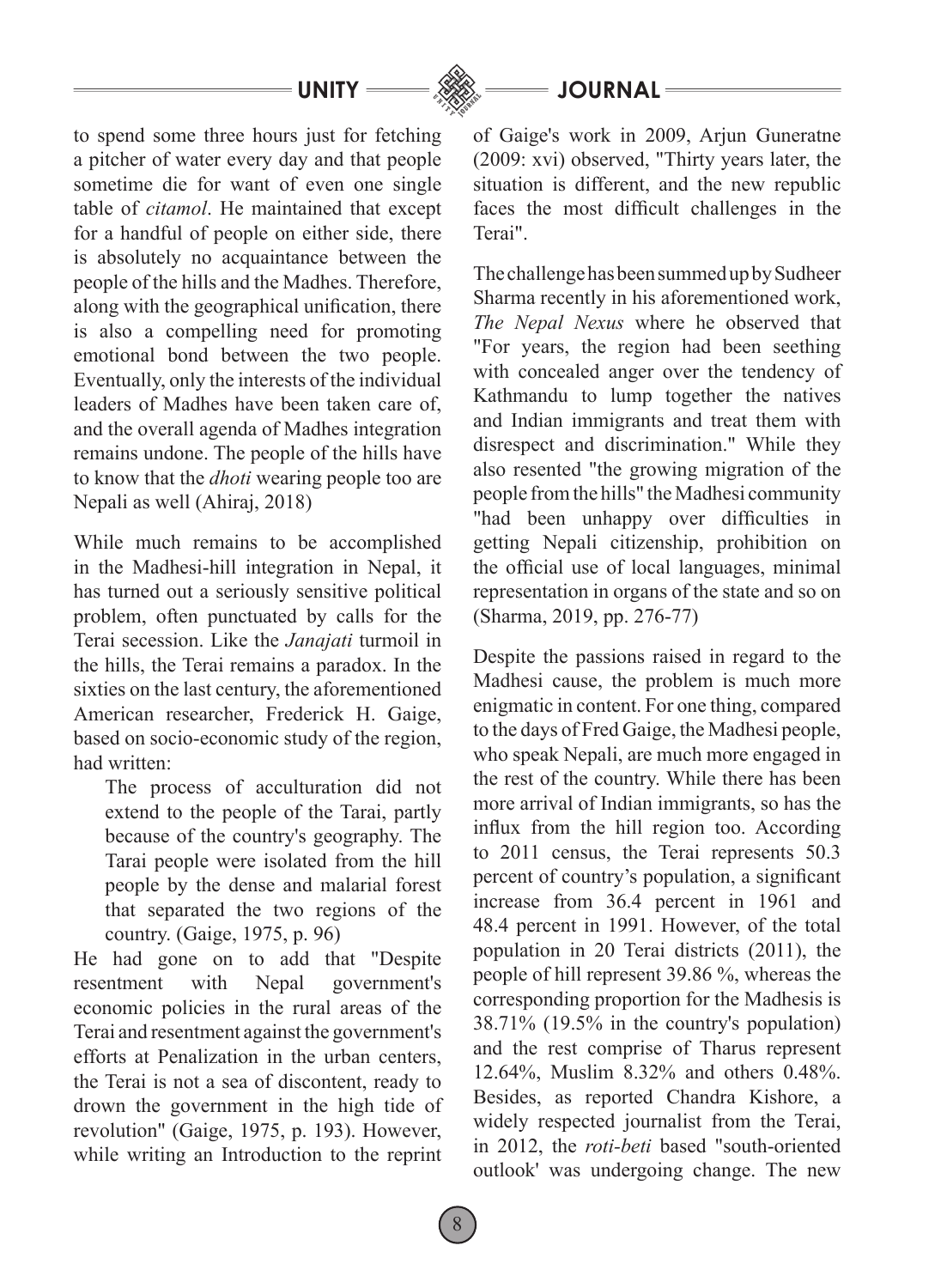# **JOURNAL**

generation of Madhesis is now "more inclined to embrace Kathmandu than the traditional destinations like Darbhanga, Madhuvani, Sitamadhi, and so on". Besides, "there was dissatisfaction over the hegemony of the new arrivals from across the border who managed to acquire Nepali citizenship". For him, the Madhes revolt (of 2007) itself was "a process of *"abharatiyakaran"* (de-Indianization). He concluded, "while living in Kathmandu continues to involve some challenges", for the most part, "it has now become *sajhasahayatra"* or a shared voyage (Kishore, 2012).

Then, there is an issue of severe stratification among the Madhesis themselves. For instance, in the population given above, the three high caste groups of MadhesiBahun, Kayastha and Rajputs together represent only 4.2 % in the total Madhesi population. But they remain dominant economically, socially and politically and appropriate much of the government benefit meant for the Madhesi people for themselves. In this regard, a Madhesi professor complained that the high caste Madhesis have all along been getting appointments as *Badahakim*, judges and officers from the days of the Rana and Panchayat regime, had become ministers, chief justice, ambassadors and zonal commissioners in 2012. In democratic and republican structures, Machesis have become ministers, legislators, ambassadors, and CEOs in various corporations. It is these high caste people such as Maithili Bahun, Bhumihar, Rajput and Kayastha who appropriate the opportunities from the government reservations made for the Madheshi people in general. These same high caste people have most of the land in the Terai whereas the lower caste people are virtually landless the author warns that if this problem is not addressed in time, there may eventually be a new conflict between high caste people and Dalits of the Terai (Dev, 2012).

If Frederick Gaige had not seen any possibility of a revolution then, it should have been even less likely in what is now more of a propitious situation in the Terai. But as Gunaratne (2009) put it, "Thirty years later…. the new republic faces the most difficult challenges in the Tarai". He added, "Why that should be the case is a story waiting to be told".

There are considerable answers to be found in the recent work by the aforementioned journalist, Sudheer Sharma (2019). While he too subscribed to the long-running "anger over the tendency of Kathmandu to lump together the natives and Indian migrants and treat them with disrespect and discrimination" (Sharma, 2019, p. 276), we were told by Gaigesome three decades ago that it is not a sufficient condition for a revolution. While India has been known to stir up problems in the tarai all along, according to Sharma India's interest in the Madhes "grew exponentially following the appointment of Shyam Saran as Delhi's ambassador in October 2002" who brought all the India-assisted major projects to the Terai, managed to spend up to NRs. 50 million of development assistance directly in the Madhes, and opening of the Indian Consulate Office "in the heart of Madhes, at Birgunj" that coincidentally "witnessed unanticipated turmoil" in the Madhesh (Sharma, 2019, pp. 280-81). Sharma went on to add that "Less than two months after the Gaur massacre, on 27 May (2007), there was an attempt to assemble all the armed and unarmed forces of Madhes together at a meeting in Patna, Bihar. Madhesi leaders of all hues, from MJF (Madhesi Janadhikar Forum) Chairman Upendra Yadav to Jwala Singh, the leader of an armed outfit that raised separatist slogans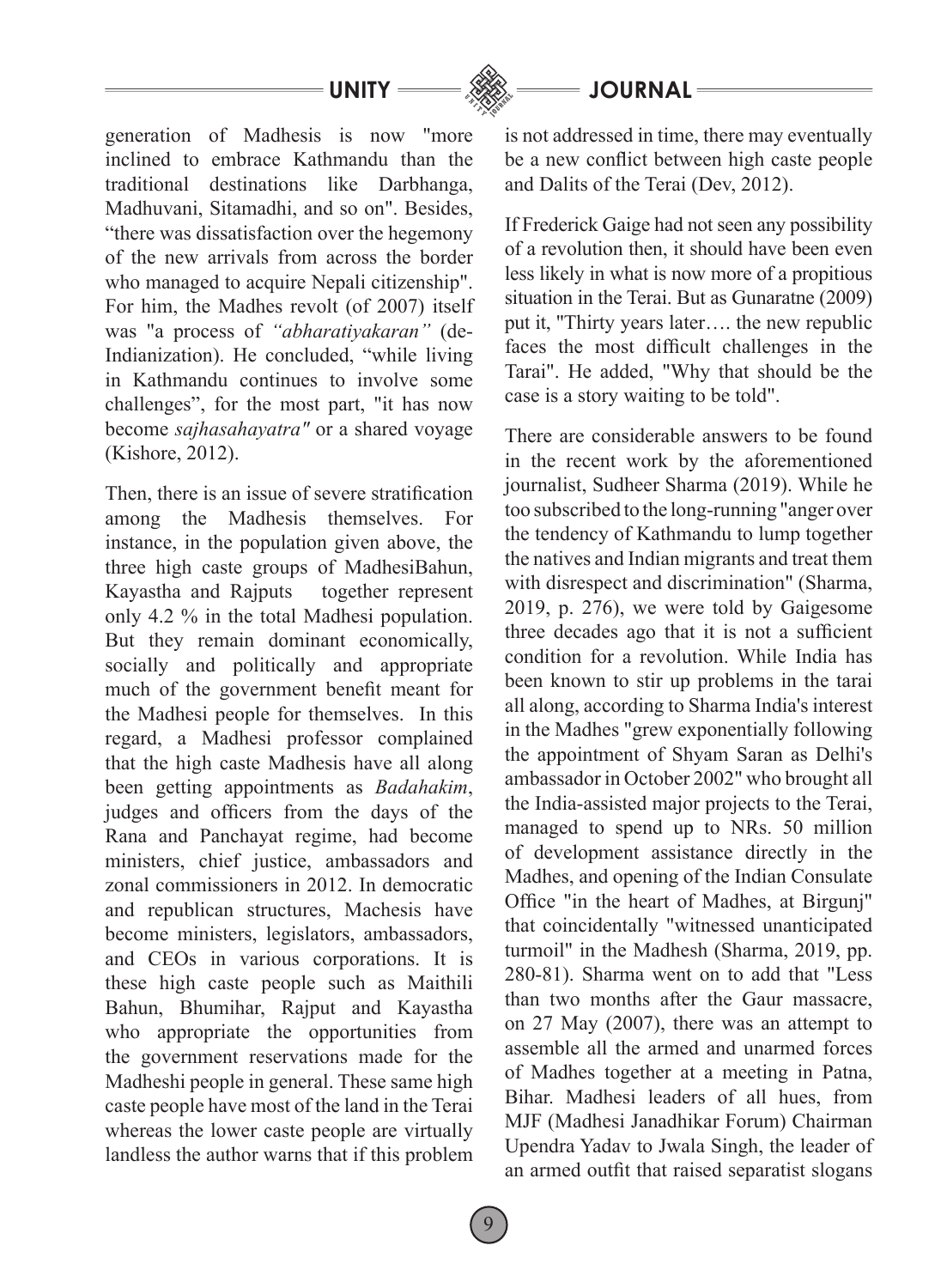

**UNITY JOURNAL**

and engaged in violence were present. The unseen organizer of the meeting was the newly opened Patna RAW station. The aim was to form a common front of all Terai forces, selecting a consensus leader of the front, and start a campaign for an "independent Madhes" by seeking international support" (Sharma, 2019, p. 289). Ram Raja Prasad Singh, then a prominent republican leader from Saptari, was projected as the leader of the campaign. … But when he himself remarked at the meeting that he 'could not even imagine becoming the president of the Tarai by disintegrating the nation', the Patna mission collapsed" (Sharma, 2019, p. 290). Sharma further added that In India the Congress party, the Bharatiya Janata Party, the Indian army, and domestic intelligence agency IB were in favor of preserving Nepalese monarchy in some form but the South Block, and RAW were in favor of a republic. The then Indian Ambassador Shiv Shankar Mukherjee himself--who had often felt disrespected during the royal regime--also favoured a republic. When Pranab Mukerjee, a fellow Bengali, stood in favour of a republic,'the embassy was given instructions to carry out policies and programmes accordingly" (Sharma, 2019, p. 209).

However, there has been some very significant changes in India's approach to Nepal after Nepal turned to China, particularly following India's extended blockade of Nepal in 2015. Today, China's presence in Nepal is significant and, going by the writings in the Indian news media India does view it with concern. Now that India's muscular diplomacy with Nepal has become counterproductive for that country, lately, it has become much more conciliatory towards Nepal, tending more towards a win-win relationship

### **Conclusion**

The preceding discussion lead to the compelling conclusion that while the sense of shared nationalism among the people remain largely robust andthateven the long alienated Madhesi people have come around to share in and claim this common nationhood, the recent events--the turmoil set forth by the Janajati activists, the Maoists' rise and rampage with India's support and the Madhesi revolution of the last decade- -show that nationalism as a binding force in Nepal remains fragile and vulnerable to external intervention, however unwitting as in the case of the janajati activists' claim to indigenousness of Nepal's ethnic groups. Nepal's nationalism needs to be nurtured with utmost care. In a sense, Nepal's experience with its nationalism project is comparable with that of Spain where, having made the problem of Basque separatists go away, the state is now struggling with the Catalonian separatists. A recent report in the Foreign Affairs magazine said,

Compared with neighboring states such as France, the Spanish nation-building project was unusually weak, in part because the state spent its resources less on the building blocks of a common national identity, such as mass schooling, and more on maintaining a financially ruinous empire abroad. That historical weakness shapes Spanish national consciousness to this day. It is evident in the country's deep distrust of subnational diversity and the widely held belief that distinct national identities threaten rather than complement the Spanish state. (Ballcells, 2019)

In the case of Nepal, for many years, there has been no strident call for strengthened nationhood other than Prithvi Narayan's exhortation of the "Garden of all four *Varna*s and 36 castes" and his call for handling the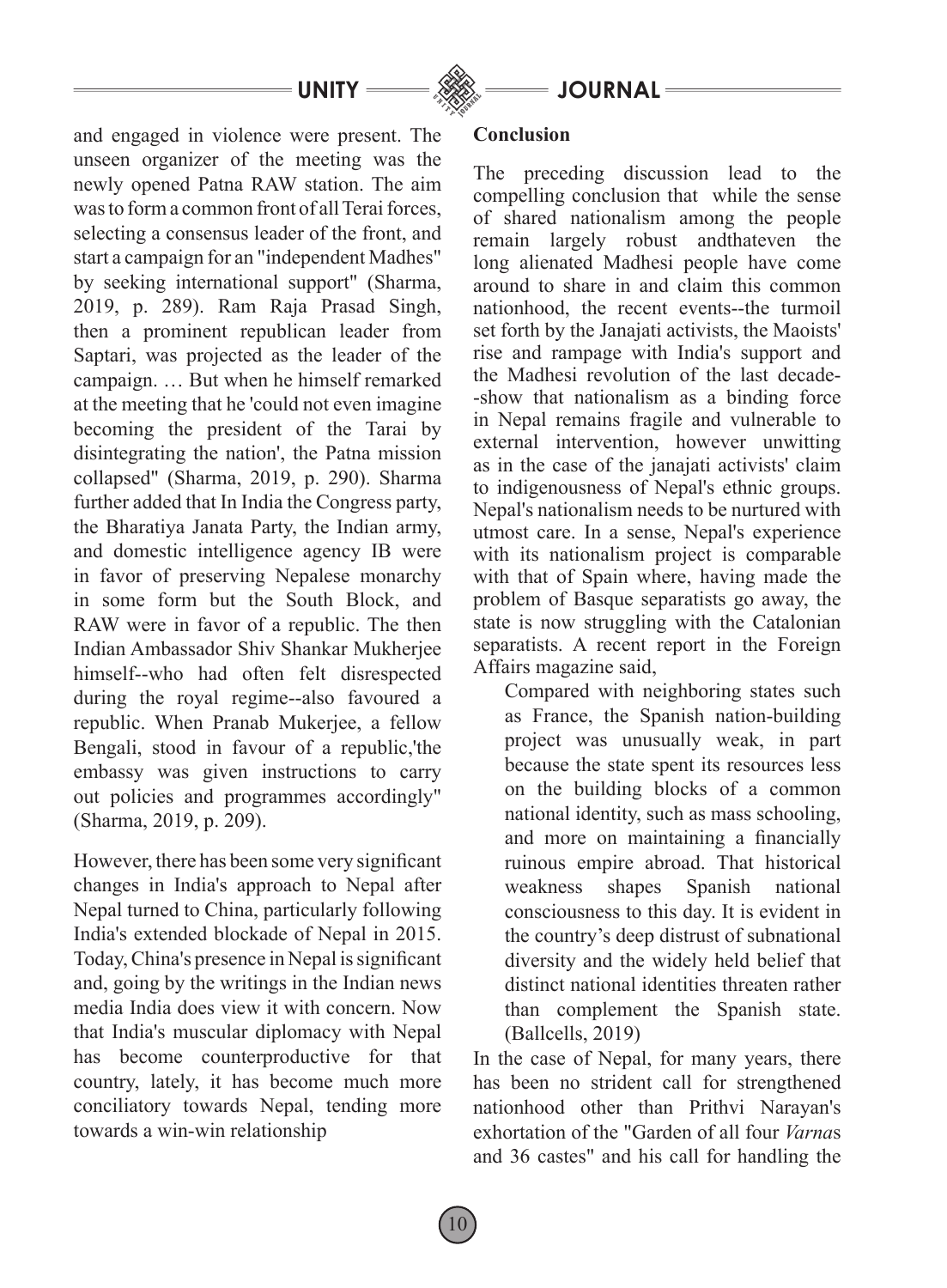"yam between two boulders" with utmost care. However, there has been significant moves for strengthening nationalism during King Mahendra's time in particular like making Nepali currency the only legal tender all over the country, introducing Nepali as the medium of instruction and the abolition of the discrimination based on the caste system. However, the Janajati turmoil and the Madhesi uprisings show that Nepalese's sense of shared nationalism can easily be destabilized through the spread of false information designed to capitalize on the inherent inability of the masses to discern the sinister design largely due to lack of education. This has been the situation capitalized by the handful of Janajati activists, the Maoist insurgentsorthe Madhesirebels in their mission of destabilization.

There is a need for integrative approach to national development and to foreign affairs for protecting and nurturing nationalism and national unity.

This is where Prithvi Narayan Shah's dictum of Nepal being the "yam between the two boulders" and "garden of four *varna*s and 36 castes" come in as a challenge to be continuously managed and nurtured. That can be done through the adoption of integrative approaches to national development on the one hand and managing Nepal's foreign relations in a manner that would discourage fomenting conflict and discord among the Nepalese themselves by foreign players in and outside Nepal.

In regard to foreign relations, Nepal must constantly bear in mind the "yam and boulders" analogy in that we have to manage the two boulders in such a way that the health of the yam in between is not compromised with either of the two boulders leveraging undue pressure on it. Nepal's own recent experience should illuminate the proposition. While the 2015 blockade of Nepal, for instance, represented undue pressure being exerted by the "boulder" to the south, the country's recent determined move to get closer to the northern "boulder", China, produced its own energy that seem to have deter the southern boulder from putting undue pressure on the squashy and delicate "yam" in between, i.e. Nepal, thus, assuring the Nepalese that India will no longer be able to blockade Nepal again for one thing. Similar policies will have to be adopted with the wide variety of external agencies working in Nepal, many of whom, through their power of purse and acquiescent counterparts in and out of the government have learnt to take Nepal for granted and push their own sinister agenda with complete impunity. The external support for the contrived Janajati case and Nepal's acquiescence to allow the then Indian ambassador to disburse direct grants of upto 50 million rupees resulting in Madhes conflagration discussed above come in handy as relevant lessons of experience in this regard.

Nationally, our approach to national development must be integrative in character. For one thing, Nepal has already made a very significant move to this end by changing its national anthem to one that is highly integrative in its letter and spirit. Unlike the former one that extolled the magnificence of the king in throne, the new one specifically makes reference to three geographical regions of Nepal, the Terai, hills and mountains as well as to being a pluralist nation. But much more needs to be done in this direction such as making the list of national icons inclusive too.

**UNITY JOURNAL**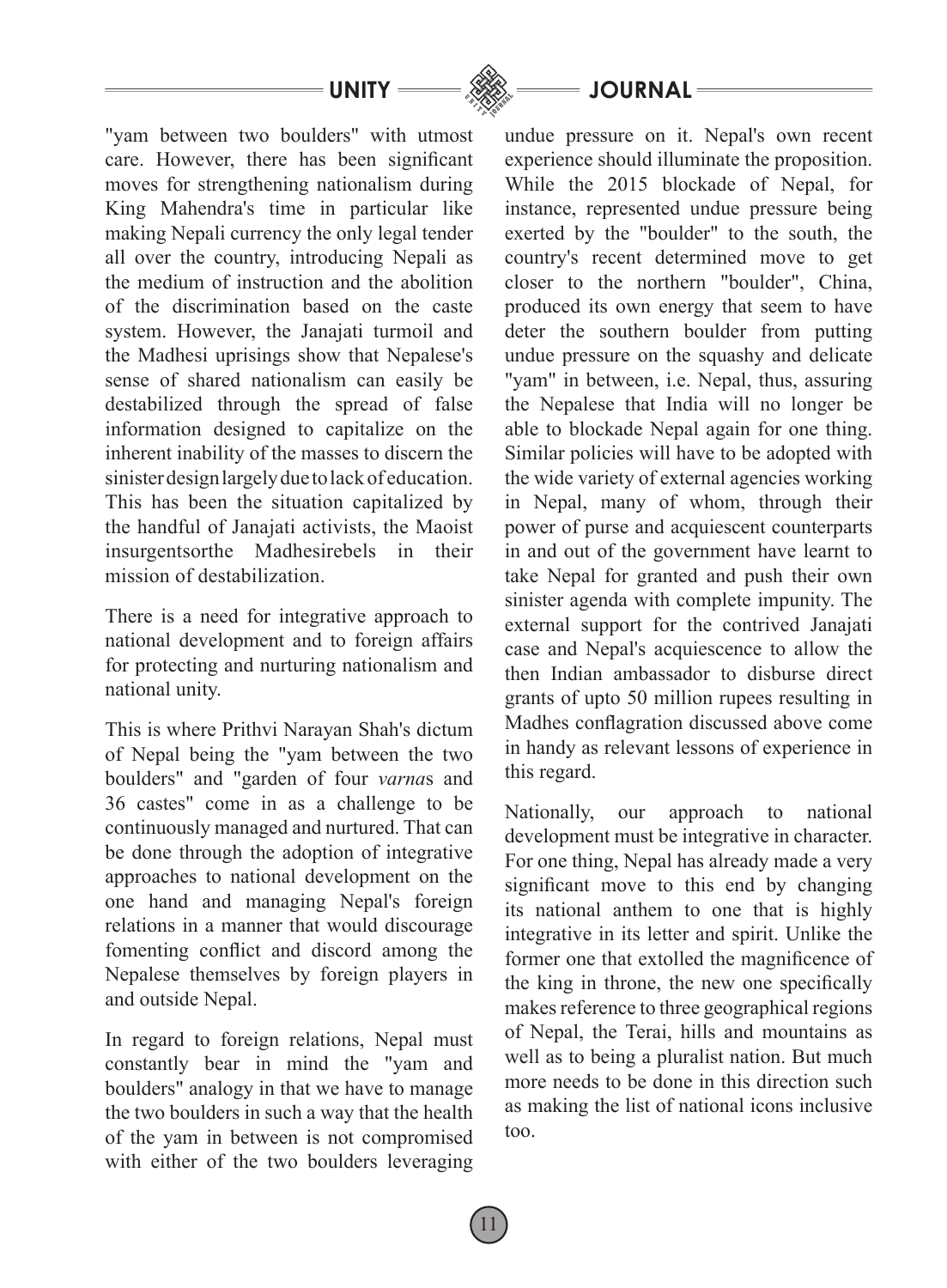However, it is the development process that has to be made inclusive and participatory, so that all the citizens of the country can own up and benefit from it, thus engendering a strong sense of belonging and ownership. This can happen only if the governance authority is devolved to the grassroots, so that it comes within reach of every single members living in those ethically mixed communities. Incidentally, such an approach is also very effective in delivering the intended benefits and accelerating the pace of progress. Nepal already possesses such feathers of success on its cap. These initiatives have not only effective domestically but also remain applauded around the world. Nepal's community forestry project is one such success story under which all the users of a given forest are legally empowered members of their Forest User Groups (FUG). To briefly dwell on its astounding success, Nepal's forest wealth was nearly totally denuded to the point of near desertification by mid-1980s due to its nationalization in 1957. In 1988, Nepal introduced the FUGs and empowered them by special legislation to manage their own forest. The result was a miracle. With the vast nationwide network of FUGs at work, both formal and informal, the latter awaiting official recognition by forest authorities according to their convenience, Nepal was able to restore its forest wealth in about a mere decade's time. To give some insight in its participatory management system, an American researcher had observed in her Ph D thesis in 2002 that 'many user groups are equally distributing forest products and, in some instances, even incorporating concerns of equity by providing greater shares to occupational and low caste members", "women's confidence and participation in user groups and collective processes of decision-making is increasing", "User group

# UNITY <del>\_\_\_\_</del> . ... ... ... JOURNAL

chairmen are listening to the concerns of group members" and that "Participation in discussions and decision-making is increasing" and so on (Britt, Charla Danelle, 2002, 204- 205). While the World Future Council based in Hamburg, Germany had recognized Nepal's forest policy as "one of the best in the world" in 2011, the Nepal government itself had officially offered to "share its successful experience and expertise in community forest management" with the rest of the countries in South Asia in the 2016 Mini SAARC Summit held in Nepal. Such approaches need to be adopted across all sectors of development so that everybody effectively benefits irrespective of their difference in caste, ethnicity, gender or economic status. This requires a fundamental reformulation to our national polity, sooner the **better** 

### **References**

12

- Ahiraj, R. (2018). *Interview given to the news portal Desh Sanchar* on Fagun 29, 2075 BS
- Anderson, B. (2016). *Imagined Communities: Reflections on the origin and spread of nationalism*. London: Verso.
- Balcells, L. (2019). FOREIGN AFFAIRS 27, 2019,
- Britt, C. D. (2002). *Changing the boundaries of forest politics; Community forestry, social mobilization and federation-building in Nepal viewed through the lens of environmental sociology and PAR*, A Dissertation Presented to the Faculty of the Graduate School of Cornell University in Partial Fulfillment of the Requirements for the Degree of Doctor of Philosophy
- Burkert, C. (1997). Defining maithili identity: Who is in charge? In David N. Gellner et al (ed.) *Nationalism and ethnicity in a Hindu Kingdom: The Politics of culture in contemporary Nepal*. The Netherlands: Harwood Academic Publishers